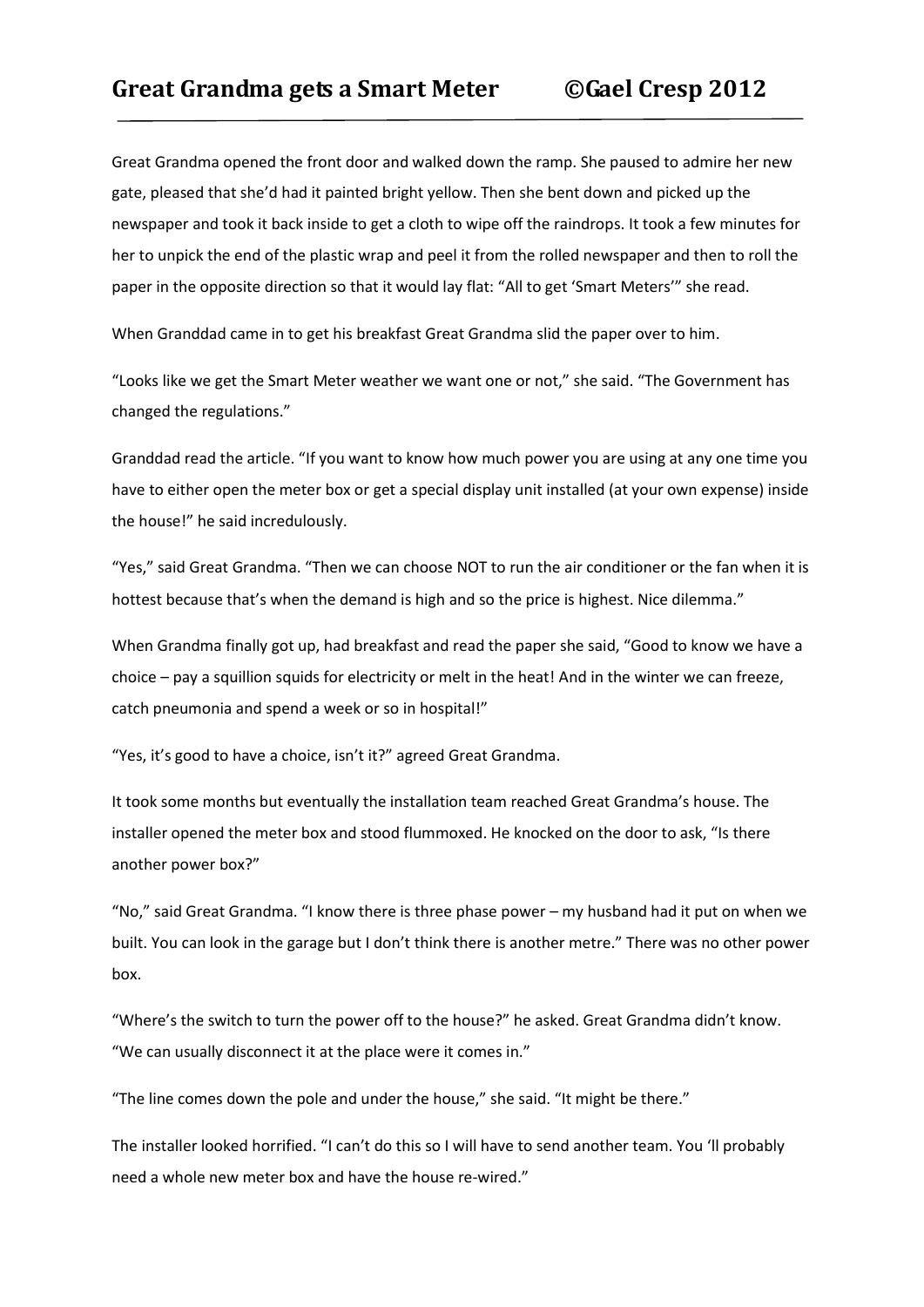## **Great Grandma gets a Smart Meter ©Gael Cresp 2012**

Great Grandma was confused – surely the wiring had been checked when they had the new fuse box installed about four years before Great Granddad got too sick to work in the shed? But now he was dead she couldn't ask him.

"Oh, well," she thought, "I'll just have to leave it up to the power company." Later that day she told Grandma about it and Grandma agreed with her – just wait and see.

Well they waited all of November, and December and January and had basically forgotten about the whole matter by February.

One Wednesday Great Grandma went off to her cryptic cross word class and Grandma began to work on the accounts. It was coming up to quarterly tax time and she was deep into the joys of balancing the cheque account when she heard beeping and loud male voices in the drive way. When she investigated there were three men in high visibility jackets walking up the drive and a cherry picker parked across the entrance.

"We've come to install the smart metre," the foreman said. His name tag said "Josh".

"Are you going to turn the power off? I am in the middle of the accounts and need to shut down the computers in an orderly fashion." Grandma was a bit agitated. "There are three of them, so give me five minutes," she said. Grandma rushed back inside and saved her files then shut down her computer and logged out and shut down Granddad's two computers as well.



Josh explained that the power would be off while.

"We had to bring the cherry picker to reach the top of the pole – it's the only way to disconnect the power to the house," he said.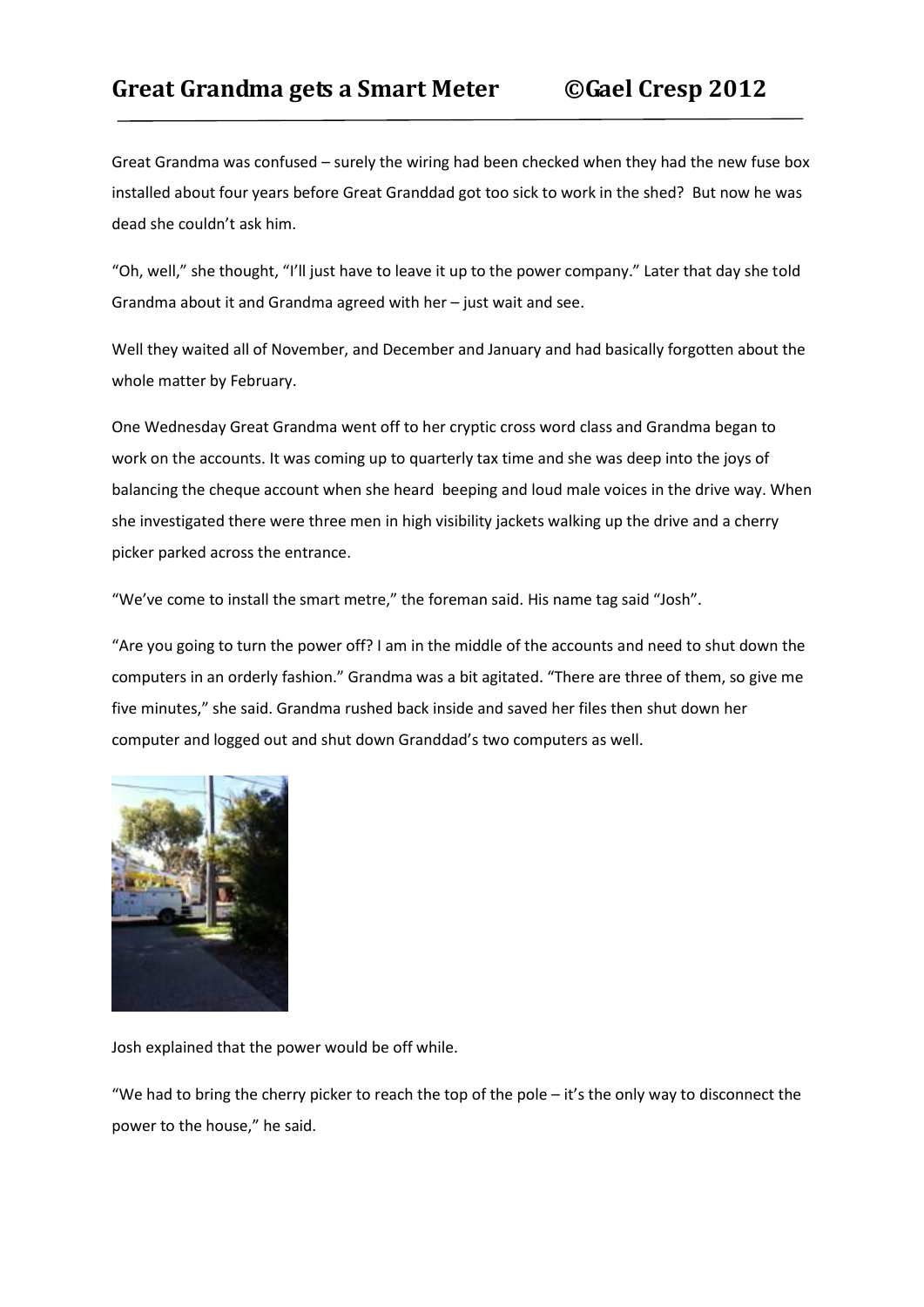So one man used the cherry picker to disconnect the power while the other two opened the metre box. "Why have you got three phase power? This isn't a factory," Josh wanted to know.

"My father had it installed when we built the house in 1966. He did all kinds of things in his shed. The last one was to operate a gear cutting lathe – two actually. One cut conventional gears and the other helical ones. He also used it to make rolling pins. They weren't very good – apparently a metal lathe doesn't rotate fast enough to turn wood properly. I still use the rolling pin even so." Grandma laughed. The installation team all stopped and looked at her.

"Is the lathe still there?" They looked ready to down tools and adjourn to the garage to inspect the lathe.

"Sorry, no. They moved it to a factory and I think my brother sold it after Dad died."

They went back to work and tested the meter box only to decide that the MEN (the multi earth neutral) was missing. Now the MEN allows the electricity, in the event of a problem, to travel down either the earth or the neutral and thus to prevent the taps becoming live and causing injury or even death.

Josh called the task in, saying that it was urgent due to Great Grandma's age and health, and it needed to be fixed in the next couple of hours. He then told Grandma she needed to stay at Great Grandma's so that the paperwork could be signed.

Within ten minutes Leigh, from the power company, had phoned because she wanted the authorization of the property owner and needed the owner's signature. Grandma said that she had Great Grandma's financial power of attorney and could staple a photocopy to the paperwork if necessary.

Grandma filled in the request for and permission for work, found a copy of the rates notice to prove that Great Grandma owned the house and her copy of the power of attorney document then heated some water in a saucepan on the gas stove to make herself some coffee. Then she phoned U3A to let them know the she would not be able to come to yoga and to ask that they let Great Grandma know that Grandma would not be there to bring her home.

Ten minutes later Rick arrived, checked the paperwork, sighted the power of attorney document and set to work. He had only just begun when Andy arrived.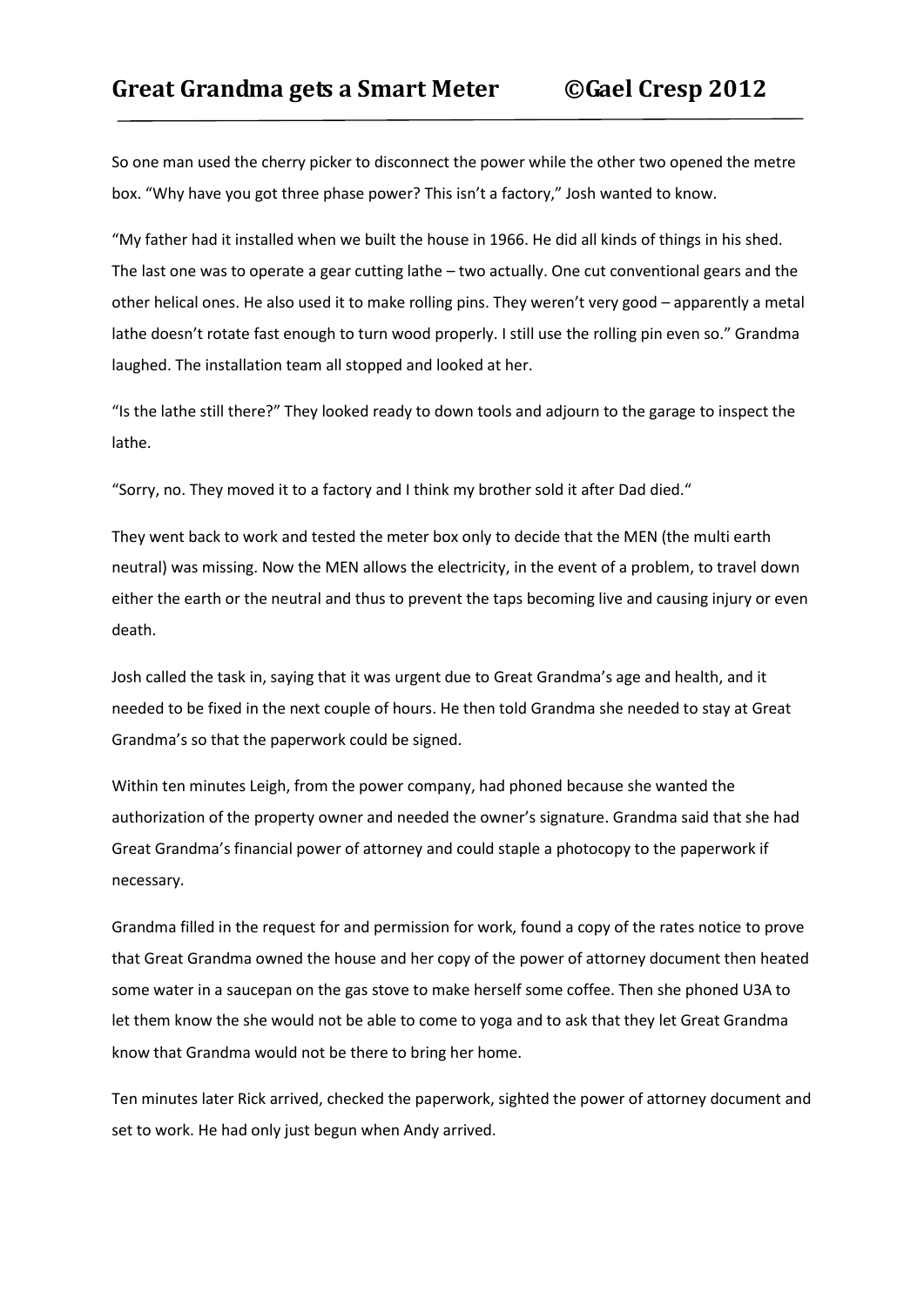## **Great Grandma gets a Smart Meter ©Gael Cresp 2012**

There was much unscrewing and testing, testing, testing, taking of photos, phone calls, fetching of new batteries for the multi meter and then new leads for the multi meter.

"You Germans are so pedantic!" said Rick.

"I'm not German," Andy replied quietly.

Rick stopped working and looked at Andy. Andy kept on rolling up the old multi meter leads.

"Where are you from then?" Rick asked.

"I live in Mentone – but I was born in Switzerland," Andy replied.

They concluded that there was no problem, just an unconventional arrangement of the wires for the MEN. Rick took photos.

Andy affixed green and read stickers and used both a black and white pen to label all of the parts and switches of the meter box and they screwed everything back together. Rick phoned the power company and told Grandma to wait for the first group of men to return, install the new meter and turn the power back on.



When the first team returned (with the cherry picker) and looked at the meter box they weren't happy – despite the stickers. They unscrewed all of the covers and all three took turns inspecting it and Josh made some phone calls.